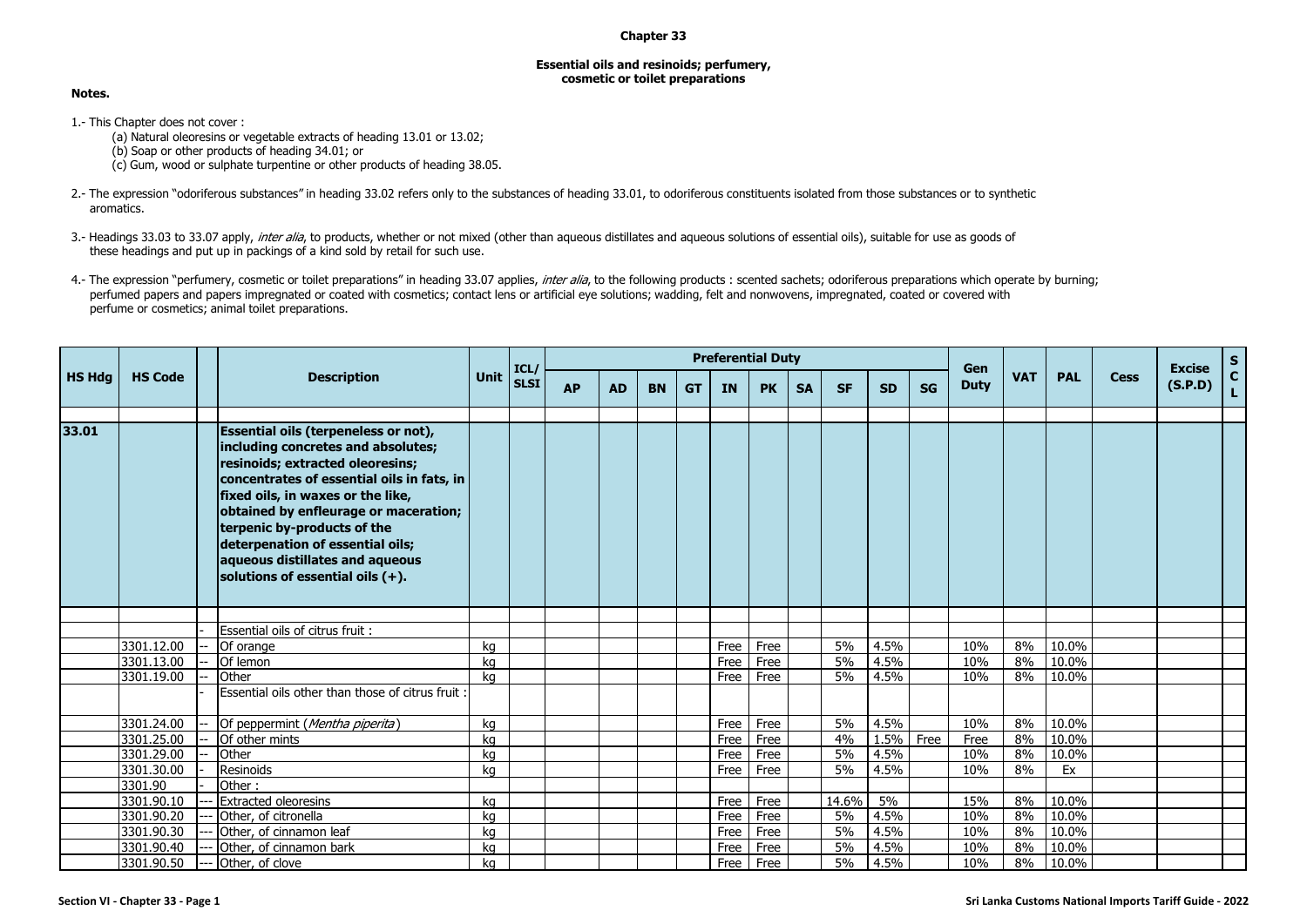|               |                |                                                                                                                                                                                                                                                                                                        |      |                     |           | <b>Preferential Duty</b><br>Gen |           |           |      |           |           |                                                    |                        |           |                                                      |            |            |                               |                          |             |
|---------------|----------------|--------------------------------------------------------------------------------------------------------------------------------------------------------------------------------------------------------------------------------------------------------------------------------------------------------|------|---------------------|-----------|---------------------------------|-----------|-----------|------|-----------|-----------|----------------------------------------------------|------------------------|-----------|------------------------------------------------------|------------|------------|-------------------------------|--------------------------|-------------|
| <b>HS Hdg</b> | <b>HS Code</b> | <b>Description</b>                                                                                                                                                                                                                                                                                     | Unit | ICL/<br><b>SLSI</b> | <b>AP</b> | <b>AD</b>                       | <b>BN</b> | <b>GT</b> | IN   | <b>PK</b> | <b>SA</b> | <b>SF</b>                                          | <b>SD</b>              | <b>SG</b> | <b>Duty</b>                                          | <b>VAT</b> | <b>PAL</b> | <b>Cess</b>                   | <b>Excise</b><br>(S.P.D) | S<br>C<br>L |
|               |                |                                                                                                                                                                                                                                                                                                        |      |                     |           |                                 |           |           |      |           |           |                                                    |                        |           |                                                      |            |            |                               |                          |             |
|               | 3301.90.60     | Other, of eucalyptus                                                                                                                                                                                                                                                                                   | kg   |                     |           |                                 |           |           | Free | Free      |           | 5%                                                 | 4.5%                   |           | 10%                                                  | 8%         | 10.0%      |                               |                          |             |
|               | 3301.90.70     | Other, of lemongrass                                                                                                                                                                                                                                                                                   | kg   |                     |           |                                 |           |           | Free | Free      |           | 5%                                                 | 4.5%                   |           | 10%                                                  | 8%         | 10.0%      |                               |                          |             |
|               | 3301.90.80     | Other, of mace                                                                                                                                                                                                                                                                                         | kg   |                     |           |                                 |           |           | Free | Free      |           | 5%                                                 | 4.5%                   |           | 10%                                                  | 8%         | 10.0%      |                               |                          |             |
|               | 3301.90.91     | Other:<br>Of mustard                                                                                                                                                                                                                                                                                   | kg   |                     |           |                                 |           |           | Free | Free      |           | 5%                                                 | 4.5%                   |           | 10%                                                  | 8%         | 10.0%      |                               |                          |             |
|               | 3301.90.92     | Of nutmeg                                                                                                                                                                                                                                                                                              | kg   |                     |           |                                 |           |           | Free | Free      |           | 5%                                                 | 4.5%                   |           | 10%                                                  | 8%         | 10.0%      |                               |                          |             |
|               | 3301.90.93     | Of pepper                                                                                                                                                                                                                                                                                              | kg   |                     |           |                                 |           |           | Free | Free      |           | 4%                                                 | 1.5%                   | Free      | Free                                                 | 8%         | 10.0%      |                               |                          |             |
|               | 3301.90.94     | Of vanilla                                                                                                                                                                                                                                                                                             | kg   |                     |           |                                 |           |           | Free | Free      |           | 5%                                                 | 4.5%                   |           | 10%                                                  | 8%         | 10.0%      |                               |                          |             |
|               | 3301.90.95     | Of cardamom                                                                                                                                                                                                                                                                                            | kg   |                     |           |                                 |           |           | Free | Free      |           | 5%                                                 | 4.5%                   |           | 10%                                                  | 8%         | 10.0%      |                               |                          |             |
|               | 3301.90.96     | Of ginger                                                                                                                                                                                                                                                                                              | kg   |                     |           |                                 |           |           | Free | Free      |           | 4%                                                 | 1.5%                   | Free      | Free                                                 | 8%         | 10.0%      |                               |                          |             |
|               | 3301.90.99     | Other                                                                                                                                                                                                                                                                                                  | kg   |                     |           |                                 |           |           | Free | Free      |           | 4%                                                 | 1.5%                   | Free      | Free                                                 | 8%         | 10.0%      |                               |                          |             |
|               |                |                                                                                                                                                                                                                                                                                                        |      |                     |           |                                 |           |           |      |           |           |                                                    |                        |           |                                                      |            |            |                               |                          |             |
| 33.02         |                | Mixtures of odoriferous substances<br>and mixtures (including alcoholic<br>solutions) with a basis of one or more<br>of these substances, of a kind used as<br>raw material in industry; other<br>preparations based on odoriferous<br>substances, of a kind used for the<br>manufacture of beverages. |      |                     |           |                                 |           |           |      |           |           |                                                    |                        |           |                                                      |            |            |                               |                          |             |
|               |                |                                                                                                                                                                                                                                                                                                        |      |                     |           |                                 |           |           |      |           |           |                                                    |                        |           |                                                      |            |            |                               |                          |             |
|               | 3302.10        | Of a kind used in the food or drink<br>industries:                                                                                                                                                                                                                                                     |      |                     |           |                                 |           |           |      |           |           |                                                    |                        |           |                                                      |            |            |                               |                          |             |
|               | 3302.10.10     | Mixtures of odoriferous substances and<br>mixtures (including alcoholic solutions) with<br>a basis of one or more of these<br>substances, of a kind used as raw materials<br>in industry                                                                                                               | kg   |                     |           |                                 |           |           | Free | Free      |           | 5%                                                 | 4.5%                   |           | 15%                                                  | 8%         | 10.0%      |                               |                          |             |
|               | 3302.10.20     | Other preparations based on odoriferous<br>substances, of a kind used for the<br>manufacture of beverages, having an<br>alcoholic strength by volume not exceeding<br>$0.5%$ vol                                                                                                                       | kg   |                     |           |                                 |           |           | Free | Free      |           | 5%                                                 | 4.5%                   |           | 15%                                                  | 8%         | 10.0%      |                               |                          |             |
|               | 3302.10.90     | Other                                                                                                                                                                                                                                                                                                  | kg   |                     |           |                                 |           |           | Free | Free      |           | Rs.121/<br>per L<br>$\overleftarrow{\sigma}$<br>5% | 5% or Rs.121/<br>per L | Free      | ┙<br><sub>ក</sub> ត្ថ<br>$63/-$<br>5%<br>$rac{1}{2}$ | 8%         | 10.0%      | 15% or<br>$Rs.363/=$<br>per i |                          |             |
|               | 3302.90.00     | Other                                                                                                                                                                                                                                                                                                  | kg   |                     |           |                                 |           |           | Free | Free      |           | 4%                                                 | 1.5% Free              |           | Free                                                 | 8%         | 10.0%      |                               |                          |             |
|               |                |                                                                                                                                                                                                                                                                                                        |      |                     |           |                                 |           |           |      |           |           |                                                    |                        |           |                                                      |            |            |                               |                          |             |
| 33.03         | 3303.00        | Perfumes and toilet waters.                                                                                                                                                                                                                                                                            |      |                     |           |                                 |           |           |      |           |           |                                                    |                        |           |                                                      |            |            |                               |                          |             |
|               |                |                                                                                                                                                                                                                                                                                                        |      |                     |           |                                 |           |           |      |           |           |                                                    |                        |           |                                                      |            |            |                               |                          |             |
|               | 3303.00.10     | Perfumes                                                                                                                                                                                                                                                                                               | kg   | L                   | Free      |                                 |           |           | Free | Free      |           | 4%                                                 | 1.5%                   | Free      | Free                                                 | 8%         | Ex         | $Rs.600/=$<br>per kg          |                          |             |
|               |                | Toilet waters                                                                                                                                                                                                                                                                                          |      |                     |           |                                 |           |           |      |           |           |                                                    |                        |           |                                                      |            |            |                               |                          |             |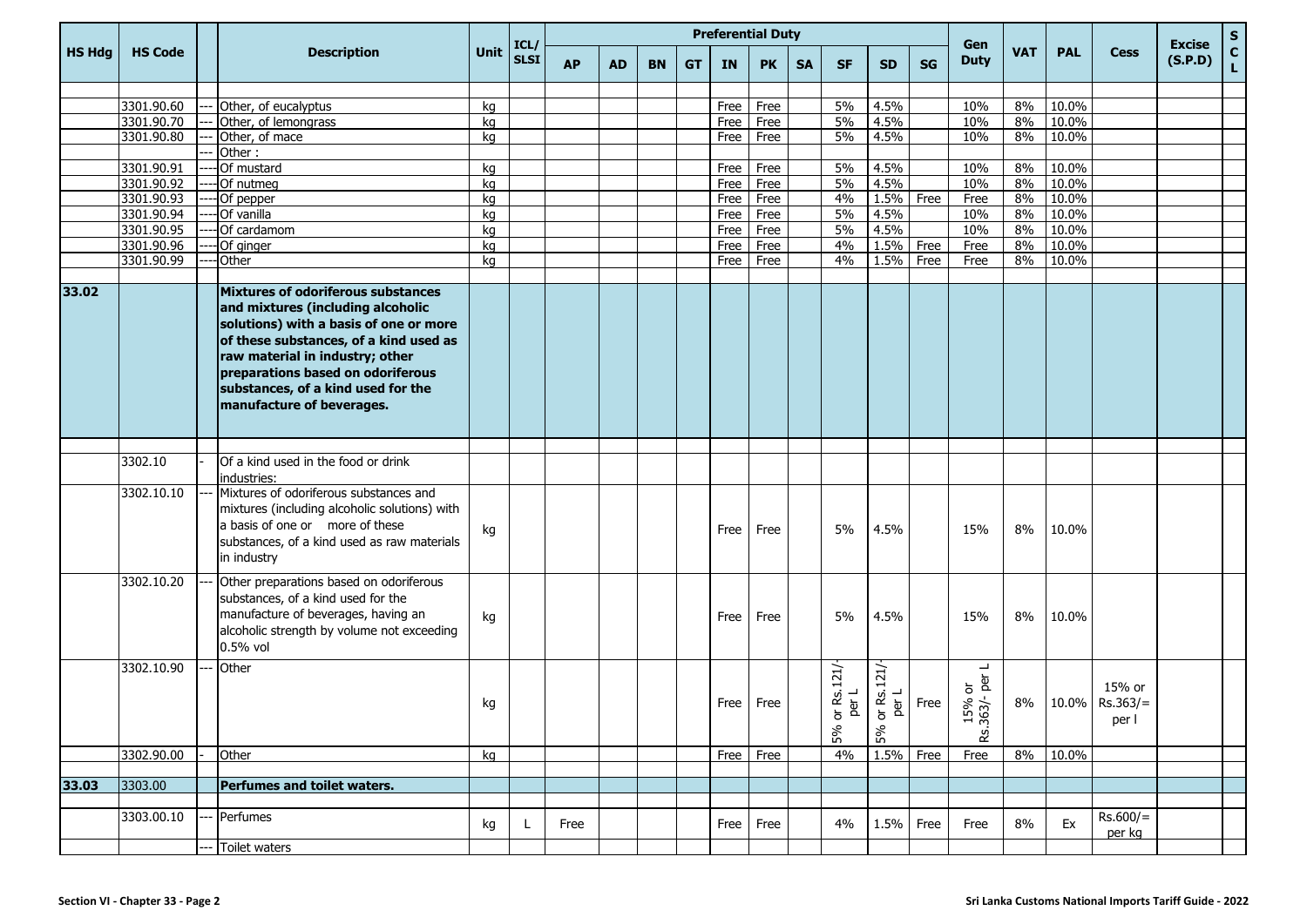|               | <b>HS Code</b> |  |                                                                                                                                                                                                |          | ICL/         | <b>Preferential Duty</b> |           |           |           |           |           |           |           |           |           | Gen         |            |            |                       | <b>Excise</b> | $\mathsf{s}$   |
|---------------|----------------|--|------------------------------------------------------------------------------------------------------------------------------------------------------------------------------------------------|----------|--------------|--------------------------|-----------|-----------|-----------|-----------|-----------|-----------|-----------|-----------|-----------|-------------|------------|------------|-----------------------|---------------|----------------|
| <b>HS Hdg</b> |                |  | <b>Description</b>                                                                                                                                                                             | Unit     | <b>SLSI</b>  | <b>AP</b>                | <b>AD</b> | <b>BN</b> | <b>GT</b> | <b>IN</b> | <b>PK</b> | <b>SA</b> | <b>SF</b> | <b>SD</b> | <b>SG</b> | <b>Duty</b> | <b>VAT</b> | <b>PAL</b> | <b>Cess</b>           | (S.P.D)       | $\overline{c}$ |
|               |                |  |                                                                                                                                                                                                |          |              |                          |           |           |           |           |           |           |           |           |           |             |            |            |                       |               |                |
|               | 3303.00.21     |  | Baby cologne conforming to SLS 589 and<br>containing alcohol not more than 55% by<br>V/v                                                                                                       | kg       | L, S         | Free                     |           |           |           | Free      | Free      |           | 5%        | 5%        | Free      | Free        | 8%         | 10.0%      |                       |               |                |
|               | 3303.00.22     |  | Other colognes containing alcohol not less<br>than 50% and not more than 90% by v/v                                                                                                            | kg       | L            | Free                     |           |           |           | Free      | Free      |           | 5%        | 5%        | Free      | Free        | 8%         | 10.0%      |                       |               |                |
|               | 3303.00.29     |  | Other                                                                                                                                                                                          | kg       | L            | Free                     |           |           |           | Free      | Free      |           | 5%        | 5%        |           | Free        | 8%         | Ex         | $Rs.1000/=$<br>per kg |               |                |
| 33.04         |                |  | Beauty or make-up preparations and<br>preparations for the care of the skin<br>(other than medicaments), including<br>sunscreen or sun tan preparations;<br>manicure or pedicure preparations. |          |              |                          |           |           |           |           |           |           |           |           |           |             |            |            |                       |               |                |
|               |                |  |                                                                                                                                                                                                |          |              |                          |           |           |           |           |           |           |           |           |           |             |            |            |                       |               |                |
|               | 3304.10.00     |  | Lip make-up preparations                                                                                                                                                                       | kg       | L            | Free                     | Free      | Free      |           | Free      | Free      |           | 5%        | 5%        |           | Free        | 8%         | Ex         | $Rs.5000/=$<br>per kg |               |                |
|               | 3304.20.00     |  | Eye make-up preparations                                                                                                                                                                       | kg       | L            | Free                     | Free      | Free      |           | Free      | Free      |           | 5%        | 5%        |           | Free        | 8%         | Ex         | $Rs.4700/=$<br>per ka |               |                |
|               | 3304.30.00     |  | Manicure or pedicure preparations                                                                                                                                                              | kg       | L            | 13.5%                    |           | 7.5% 7.5% |           | Free      | Free      |           | 5%        | 5%        |           | 15%         | 8%         | 10.0%      | $Rs.1000/=$<br>per kg |               |                |
|               |                |  | Other:                                                                                                                                                                                         |          |              |                          |           |           |           |           |           |           |           |           |           |             |            |            |                       |               |                |
|               | 3304.91.00     |  | Powders, whether or not compressed<br>Skin Powder for Infants                                                                                                                                  | kg<br>ka | L, S         | 11.25% 7.5% 7.5%         |           |           |           | Free      | Free      |           | 5%        | 5%        |           | 15%         | 8%         | 10.0%      | $Rs.800/=$<br>per kg  |               |                |
|               | 3304.99.00     |  | Other                                                                                                                                                                                          | kg       | L            | Free                     |           |           |           | Free      | Free      |           | 5%        | 5%        |           | Free        | 8%         | Ex         | $Rs.1700/=$<br>per kg |               |                |
| 33.05         |                |  | Preparations for use on the hair.                                                                                                                                                              |          |              |                          |           |           |           |           |           |           |           |           |           |             |            |            |                       |               |                |
|               |                |  |                                                                                                                                                                                                |          |              |                          |           |           |           |           |           |           |           |           |           |             |            |            |                       |               |                |
|               | 3305.10.00     |  | Shampoos                                                                                                                                                                                       | kg       | L            | Free                     | Free      |           |           | Free      |           |           |           | 25%       |           | Free        | 8%         | Ex         | $Rs.1000/=$<br>per kg |               |                |
|               | 3305.20.00     |  | Preparations for permanent waving or<br>straightening                                                                                                                                          | kg       | L            | 13.5%                    |           |           |           | Free      | Free      |           | 5%        | 5%        |           | 15%         | 8%         | 10.0%      | $Rs.750/=$<br>per kg  |               |                |
|               | 3305.30.00     |  | Hair lacquers                                                                                                                                                                                  | kg       | $\mathbf{L}$ | 11.5%                    |           |           |           | Free      | Free      |           | 5%        | 5%        |           | 15%         | 8%         | 10.0%      | $Rs.700/=$<br>per kg  |               |                |
|               | 3305.90.00     |  | Other                                                                                                                                                                                          | kg       |              | Free                     |           |           |           | Free      | Free      |           | 5%        | 4.5%      |           | Free        | 8%         | Ex         | Rs.1250/<br>per kg    |               |                |